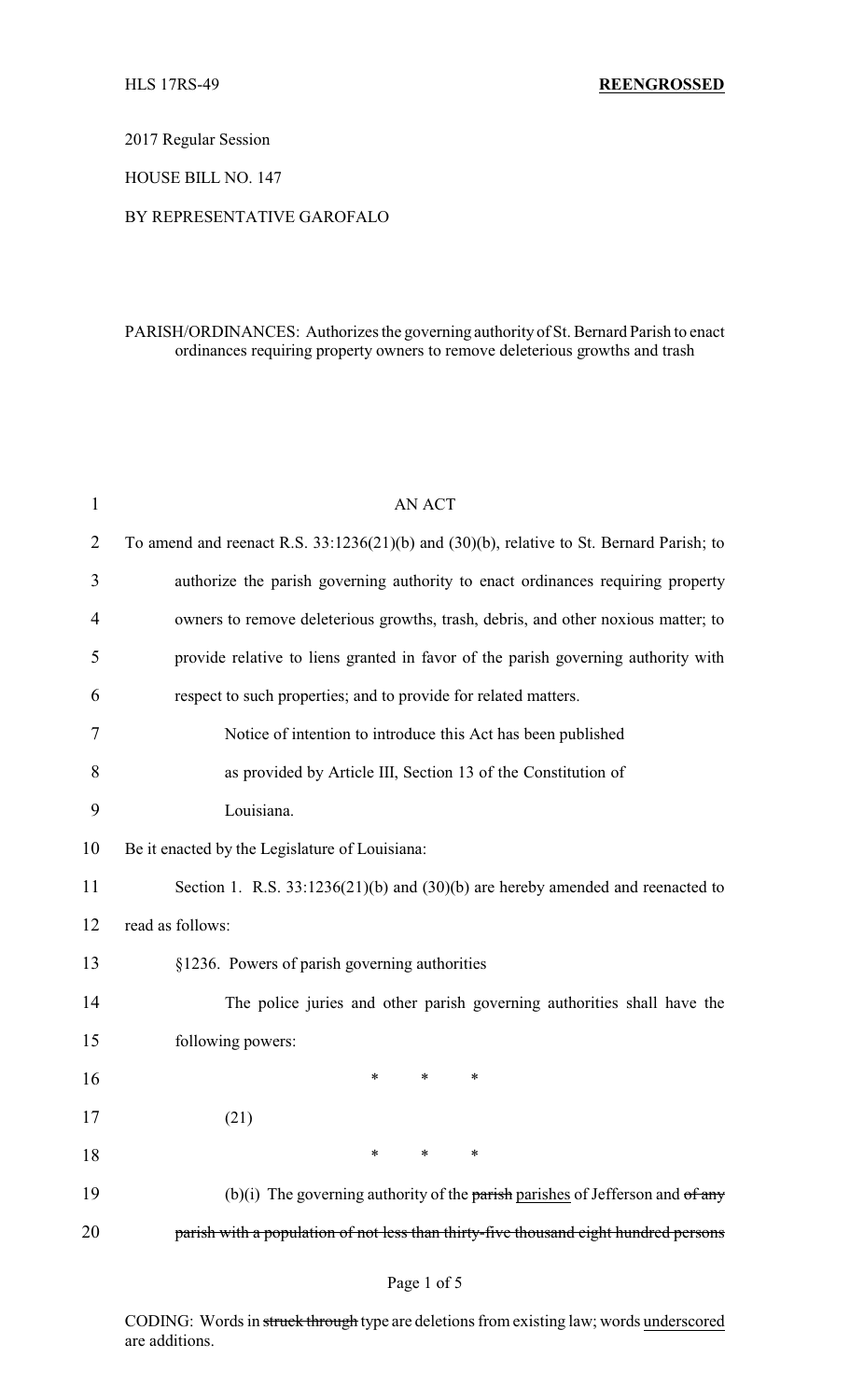1 and not more than thirty-nine thousand persons according to the latest federal 2 decennial census St. Bernard may enact ordinances regulating or prohibiting the 3 growth or accumulation of grass, obnoxious weeds, or other deleterious or 4 unhealthful growths, trash, debris, refuse, or discarded or noxious matter.

 (ii) In the exercise of the authority herein granted by this Subparagraph, the parish governing authority may, among other things, but not by way of limitation, require or compel property owners to cut or remove such grass, obnoxious weeds, or other deleterious or unhealthful growths, trash, debris, refuse, or discarded or noxious matter on their property.

 (iii) If the owner of any lot located within recognized subdivisions outside municipalities in the parish fails to cut or remove such matter when requested to do so by the governing authority, within fifteen days after receipt of such request or notice by a registered or certified letter or other adequate notice, the governing authority may have such matter cut or removed and may charge such property owner in accordance with regulations adopted by the governing authority.

16 (iv) Upon failure of any such property owner to pay the charges, the 17 governing authority may file a certified copy of said the charges with the recorder 18 of mortgages, and the same, when so filed and recorded, shall operate as a lien and 19 privilege in favor of the parish against the property on which said the matter was cut 20 or removed. In the parish parishes of Jefferson and in any parish with a population 21 of not less than thirty-five thousand eight hundred persons and not more than thirty-22 nine thousand persons according to the latest federal decennial census St. Bernard, 23 the lien and privilege granted under this Paragraph, when recorded within sixty days 24 from the date of completion of the cutting or removal, shall have the same ranking 25 as an ad valorem tax lien on immovable property as provided in R.S. 9:4821(1). R.S. 26 9:4821(A)(1).

27 (v) The parish may, at its option, enact ordinances to add cutting and 28 removal charges to the annual ad valorem tax bill of the property involved. In the 29 **parish parishes of Jefferson and in any parish with a population of not less than** 

CODING: Words in struck through type are deletions from existing law; words underscored are additions.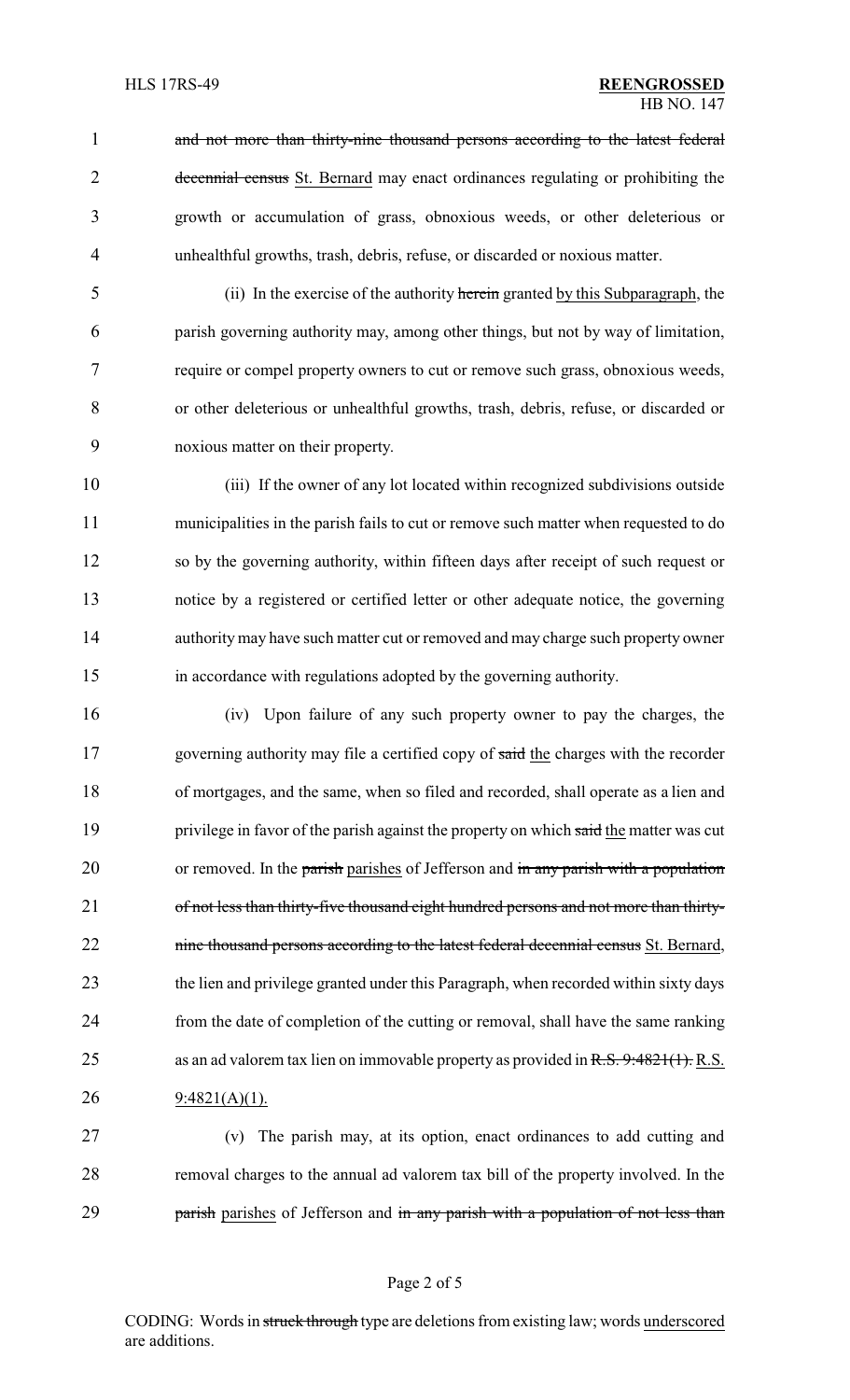| $\mathbf{1}$   | thirty-five thousand eight hundred persons and not more than thirty-nine thousand        |
|----------------|------------------------------------------------------------------------------------------|
| $\overline{2}$ | persons according to the latest federal decennial census St. Bernard, if such charges    |
| 3              | are unpaid, the ad valorem tax lien imposed thereby and such rights attendant thereto    |
| 4              | shall coexist with those granted under Paragraph $(21)(b)(iv)$ of this Section Item (iv) |
| 5              | of this Subparagraph.                                                                    |
| 6              | (vi) In the event that If such ordinances are enacted, the sheriff effecting             |
| 7              | collection shall be reimbursed by the governing authority for an amount equal to         |
| 8              | fifteen percent of the amount of such charges actually collected from the property       |
| 9              | owner. This collection charge shall be in addition to such charges and shall also be     |
| 10             | added to the ad valorem tax bill of the property involved.                               |
| 11             | (vii) In the exercise of the authority herein granted by this Subparagraph to            |
| 12             | the parish parishes of Jefferson and to any parish with a population of not less than    |
| 13             | thirty-five thousand eight hundred persons and not more than thirty-nine thousand        |
| 14             | persons according to the latest federal decennial census St. Bernard, the respective     |
| 15             | parish shall be the sole and proper defendant in any action, authorized by law, to       |
| 16             | contest the addition of such charges to the ad valorem tax bill of the property          |
| 17             | involved.                                                                                |
| 18             | $\ast$<br>∗<br>∗                                                                         |
| 19             | (30)                                                                                     |
| 20             | ∗<br>*<br>∗                                                                              |
| 21             | $(b)(i)$ In the exercise of the authority granted herein by this Paragraph, the          |
| 22             | governing authority of the parishes of Jefferson, Ouachita, Calcasieu, Ascension, and    |
| 23             | St. Tammany, and of parishes with a population of not less than thirty-five thousand     |
| 24             | eight hundred persons and not more than thirty-nine thousand persons according to        |
| 25             | the latest federal decennial census St. Bernard may require or compel property           |
| 26             | owners to remove trash, debris, junk, wrecked or used automobiles, or motor              |
| 27             | vehicles, or any part or parts thereof, or any other junk, discarded or abandoned        |
| 28             | machinery or other metal, tin, or other discarded items on their property, when such     |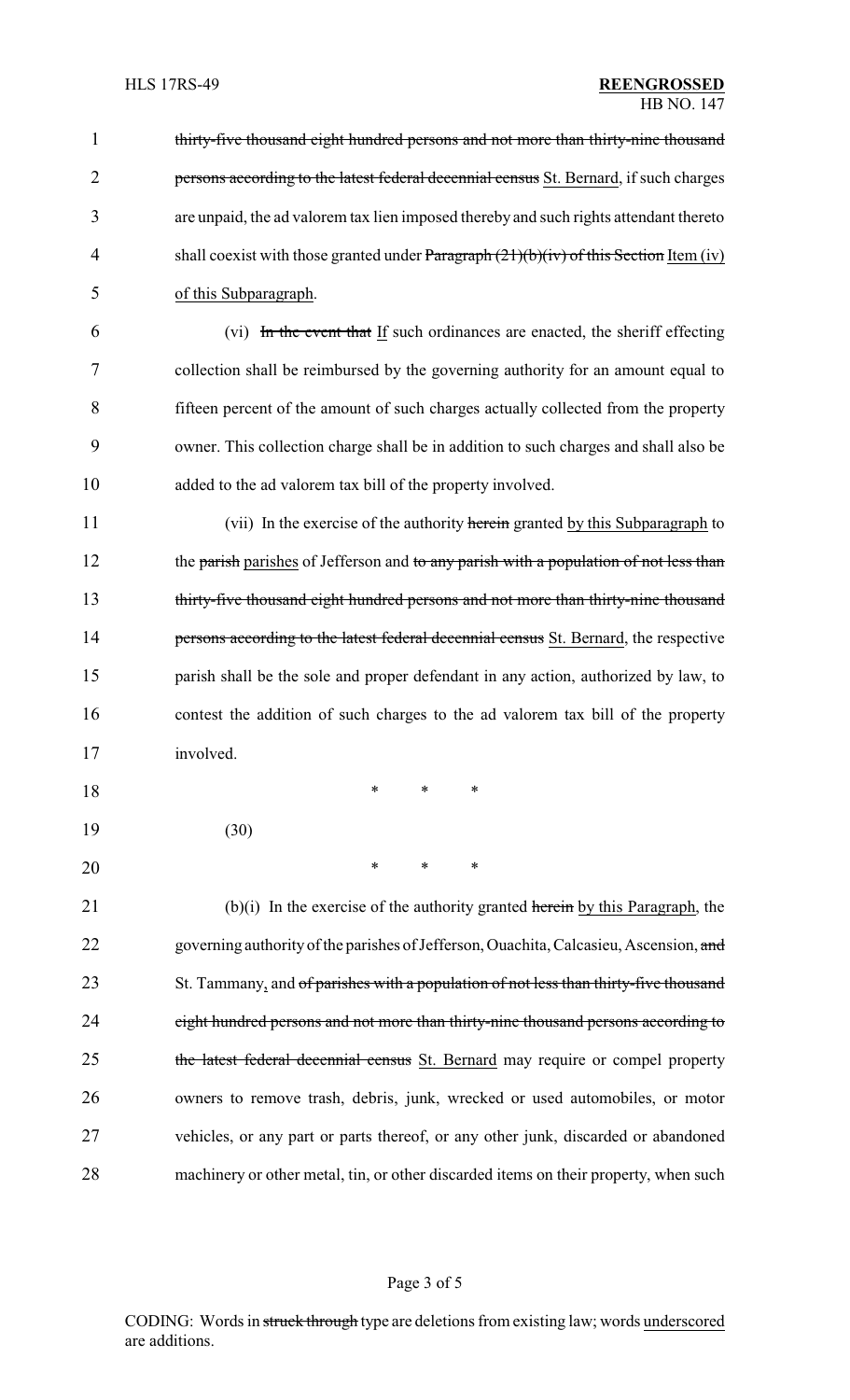1 items are being stored or kept in violation of any zoning or other regulatory ordinance.

 (ii) If the owner of any such lot located within recognized subdivisions outside municipalities in the parish fails to remove any such item or items when requested to do so by the governing authority, within fifteen days after receipt of such request or notice by a registered or certified letter or other adequate notice, the governing authority may have such trash, debris, junk, or wrecked or used automobiles, motor vehicles, or any part or parts thereof, or any other junk, discarded or abandoned machinery, or other metal, tin, or other discarded items removed and may charge the property owner therefor in accordance with regulations adopted by 11 the governing authority.

 (iii) Upon failure of any such property owner to pay the charges, the governing authority may file a certified copy of the charges with the recorder of mortgages, and the copy when so filed and recorded, shall operate as a lien and privilege in favor of the parish against the property from which the items were 16 removed. In the parishes of Jefferson, Ascension, and St. Tammany, and in any **parish with a population of not less than thirty-five thousand eight hundred persons** 18 and not more than thirty-nine thousand persons according to the latest federal 19 decennial census St. Bernard, the lien and privilege granted under this Paragraph, when recorded within sixty days from the date of completion of the removal of the items, shall have the same ranking as an ad valorem tax lien on immovable property 22 as provided in R.S. 9:4821(1). R.S. 9:4821(A)(1).

 (iv) The parish may, at its option, enact ordinances to add the removal charges to the annual ad valorem tax bill of the property involved. In the parishes of Jefferson, Ascension, and St. Tammany, and in any parish with a population of not less than thirty-five thousand eight hundred persons and not more than thirty-nine 27 thousand persons according to the latest federal decennial census St. Bernard, if such charges are unpaid, the ad valorem tax lien imposed thereby and such rights